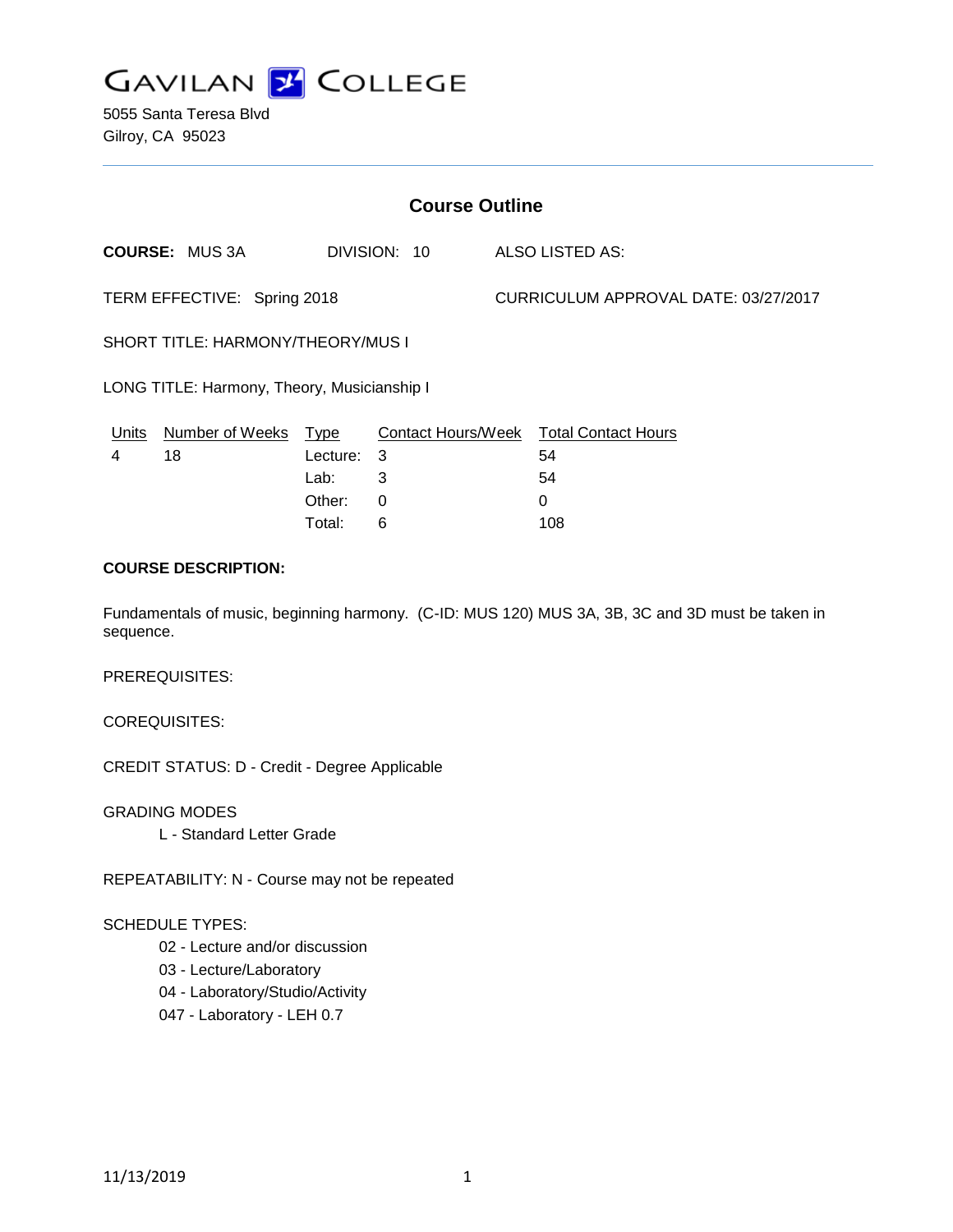### **STUDENT LEARNING OUTCOMES:**

1. Identify any written pitch; identify written durations; write and apply integer formulas for major and minor scales; analyze and write pitches, triads and seventh chords on all scale degrees of all scales

Measure of assessment: Test/Assignments

Year assessed, or planned year of assessment: 2010

2. Analyze And Write Four-Part Harmonies In Root Position And All Possible Inversions And Voicings, Including 7th Chords; Apply Principles Of Common-Practice Period Part-Writing, Including Doublings, Treatment Of Common-Tones And Procedures For Part-writing Where There Are No Common Tones Measure

Measure of assessment: Analysis and Writing Assignments

Year assessed, or planned year of assessment: 2010

3. Use professional analytical symbols, identify secondary dominants, borrowed chords and chords containing altered pitches, pivot chords in diatonic modulation, and all non-harmonic tones Measure of assessment: Project Analysis Year assessed, or planned year of assessment: 2013

4. Original composition in 4-voice texture

Measure of assessment: Composition Project and Analysis

Year assessed, or planned year of assessment: 2013

#### **CONTENT, STUDENT PERFORMANCE OBJECTIVES, OUT-OF-CLASS ASSIGNMENTS**

Curriculum Approval Date: 03/27/2017 WEEK 1 4 LEC, 2 LAB INTRODUCTION. Notation, duration, grand clef, ledger lines. Overtone series to 16th partial. Music Practical software introduced for lab work. Assigned reading, problems. Self-paced lab. Student Performance Objectives: students will recognize pitch names WEEK 2 4 LEC, 2 LAB OVERTONE SERIES as generator of harmony, scales. Pythagorean theory. Modes. 8hrs assigned reading, problems. Self-paced lab. Student Performance Objectives: students will diagram the overtone series to the 16th partial WEEK 3 4 LEC, 2 LAB HARMONY. Integer formulae for scales and triads. Naturally occurring triads in major and minor. Roman numeral analysis. Analyzing and writing triadic harmonies. Assigned reading and problems. Self-paced lab. Student Performance Objectives: students will use integer formulae to create scales and triads WEEK 4 4 LEC, 2 LAB WRITING IN FOUR PARTS. Chords in root position. SATB ranges and notational conventions. Open and close positions, initial voice distribution, doublings. 8hrs assigned reading and problems. Selfpaced lab. Student Performance Objectives: students will identify 4 part chords in root position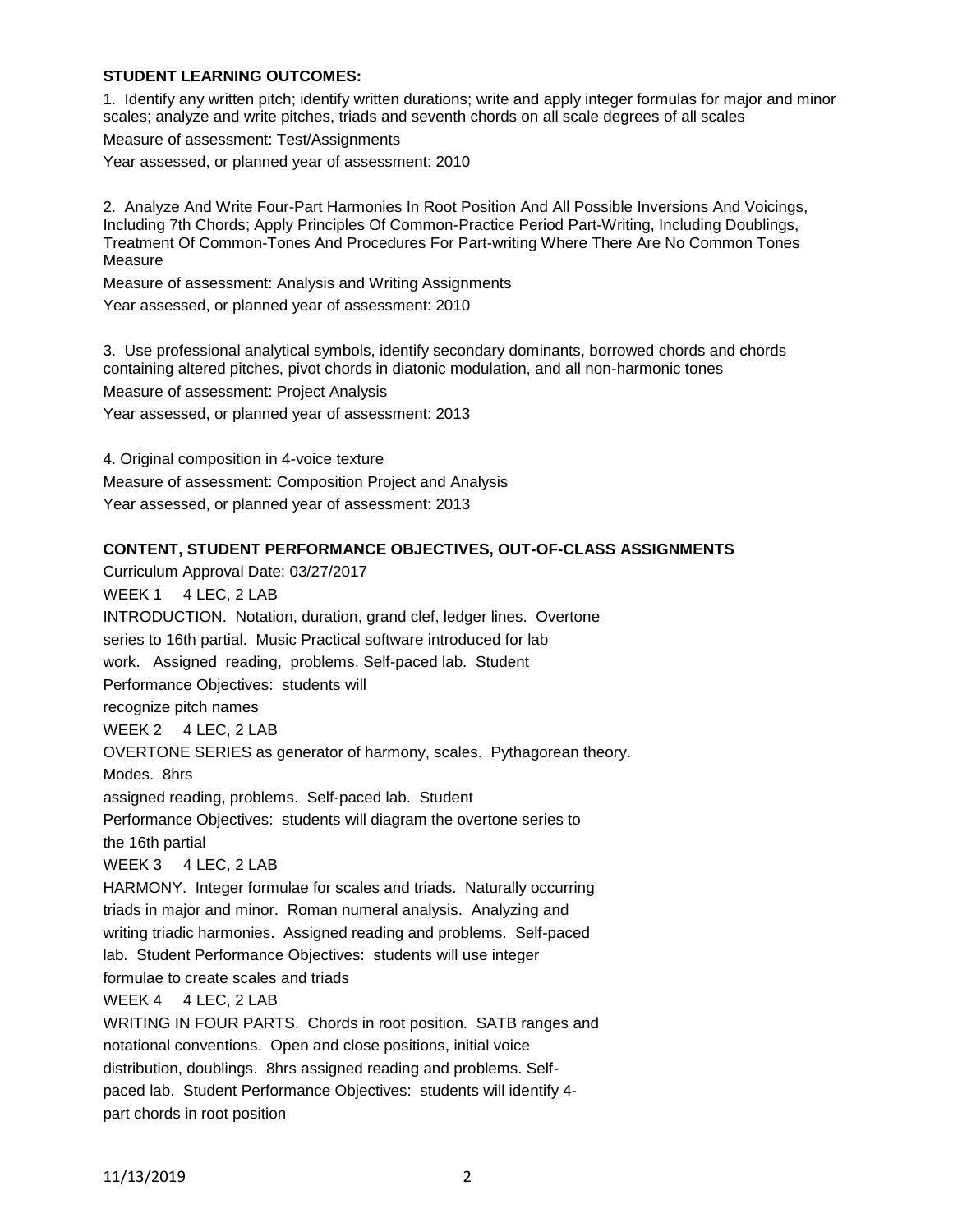# WEEK 5 4 LEC, 2 LAB

COMMON TONE progressions, repeated chords, redistribution. Authentic, half and plagal cadence types. Assigned reading and problems. Selfpaced lab. Student Performance Objectives: students will identify common tones WEEK 6 4 LEC, 2 LAB **PROGRESSIONS** WITHOUT COMMON TONES. Root movement by second. Deceptive cadence. Assigned reading, problems. Self-paced lab. Student Performance Objectives: students will identify progressions without common tones WEEK 7 4 LEC, 2 LAB FIRST INVERSION of triadic harmonies. Doubling of soprano. Parallel, similar, oblique and contrary motion between voices. Approaching and leaving doublings in progressions involving inversions, and successive inversions. Unusual doublings. Assigned reading, problems. Selfpaced lab. STUDENT PERFORMANCE OBJECTIVES: STUDENTS WILL IDENTIFY CHORDS IN FIRST INVERSION WEEK 8 4 LEC, 2 LAB SECOND INVERSION. Arpeggiated, pedal and cadential six-four chords. Extended part-writing using chords in root, first and second inversion. Assigned reading, problems. Self-paced lab. Student Performance Objectives: students will identify chords in second inversion WEEK 9 4 LEC, 2 LAB REVIEW AND MIDTERM EXAMINATION. WEEK 10 4 LEC, 2 LAB HARMONIZING a given melody. Harmonizing a given bass. Harmonizing original melody and bass lines. Assigned reading, problems. Selfpaced lab. Student Performance Objectives: students will harmonize a given melody WEEK 11 4 LEC, 2 LAB LEADING TONE CHORD. Leading tone chord as dominant substitute and in harmonic progression. Assigned reading, problems. Self-paced lab. Student Performance Objectives: students will recognize the leading tone chord WEEK 12 4 LEC, 2 LAB SUPERTONIC AND SUBMEDIANT CHORDS. Table of usual progressions (handout). Progression by diatonic fourth. Assigned reading, problems. Self-paced lab. Student Performance Objectives: students will recognize the supertonic and submediant chord WEEK 13 4 LEC, 2 LAB MEDIANT CHORD. Defining diatonic chords by class (handout). Assigned reading, problems. Self-paced lab. Student Performance Objectives: students will recognize the mediant chord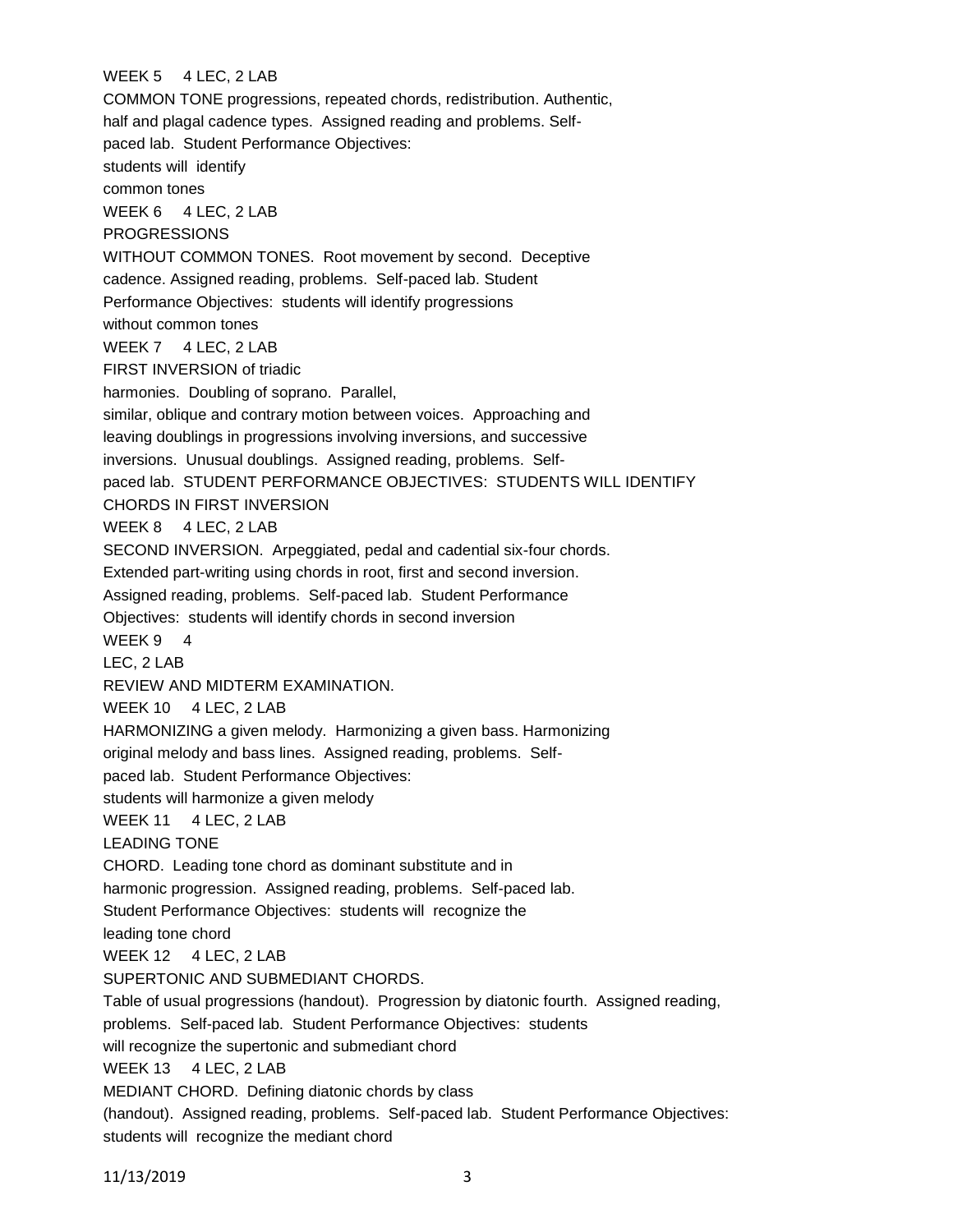WEEK 14 4 LEC, 2 LAB DIATONIC MODULATION. Pivot chords. Determining all diatonic functions of a given chord in closely related keys. Assigned reading, problems. Self-paced lab. Student Performance Objectives: students will analyze diatonic modulations WEEK 15 4 LEC, 2 LAB MODULATING PHRASES. Modulations from major to minor keys, and from minor to major keys. Harmonizing a modulatory soprano line. Assigned reading, problems. Self-paced lab. Student Performance Objectives: students will analyze modulating phrases WEEK 16 4 LEC, 2 LAB NON HARMONIC TONES AND SEVENTH CHORDS. Identification of nonharmonic tones and 7th chords in all inversions. Part-writing using 7th chords. Embellishing lines using NHTs. 8hrs assigned reading, problems. Selfpaced lab. Student Performance Objectives: students will identify nht and 7th chords WEEK 17 4 LEC, 2 LAB EXTENDED PARTWRITING AND ANALYSIS. Assigned reading, problems. Selfpaced lab. Student Performance Objectives: students will apply principles of part writing and analysis WEEK 18 2 HOURS FINAL EXAMINATION.

### **METHODS OF INSTRUCTION:**

Lecture.

#### **METHODS OF EVALUATION:**

Writing assignments Percent of total grade: 10.00 % 10% - 20% Written homework Problem-solving assignments Percent of total grade: 60.00 % 60% - 70% Homework problems; Quizzes; Exams Skill demonstrations Percent of total grade: 5.00 % 5% - 10% Class performance; Other: Analysis projects. Objective examinations Percent of total grade: 5.00 % 5% - 10% Completion OUT OF CLASS ASSIGNMENTS: Required Outside Hours: 2 Assignment Description: Each student must attend a pre-approved concert by the instructor.